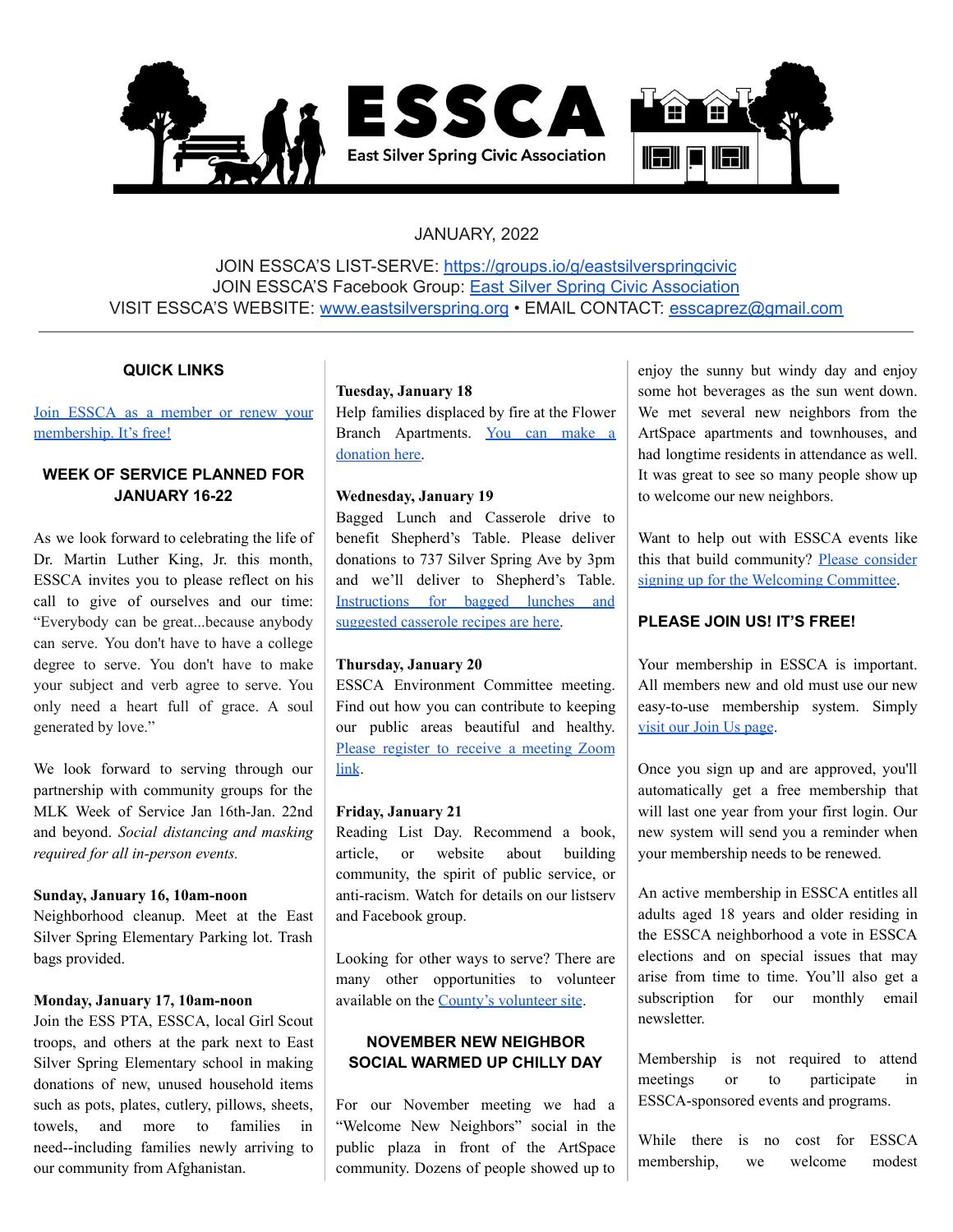contributions to cover our expenses for in-person and virtual meetings, printed and email communications, website maintenance and fun programs like ESSCAfest. [The](https://www.eastsilverspring.org/join) suggested [contribution](https://www.eastsilverspring.org/join) is \$10 per household per year but any amount is [welcome.](https://www.eastsilverspring.org/join)

## **JOIN ONE OF OUR COMMITTEES**

Attention all champions of East Silver Spring. We need your brilliance! The chairs of our three committees could use your creativity, effort and love of East Silver Spring to continue to shape our neighborhood. We have three committees with three Chairs looking for your support.

# **Lima Abdullah, chair of the Welcoming**

**Committee**, is looking for 5-8 people who love helping build a sense of community through diverse and inclusive events, recruitment efforts of new ESSCA members, and forging important connections between all residents of East Silver Spring. [To](https://forms.gle/RD7SybR2ADfBE8B66) let Lima know you can [contribute](https://forms.gle/RD7SybR2ADfBE8B66) to the Welcoming [Committee,](https://forms.gle/RD7SybR2ADfBE8B66) fill out our interest form [here.](https://forms.gle/RD7SybR2ADfBE8B66)

**Luke Jones, chair of the Environment Committee**, is looking for 3-5 nature lovers to help the committee with cleanup events, greening our local businesses, maintaining public green spaces and waterways, promoting green infrastructure investments, increasing awareness of local environmental issues, and helping achieve environmentally friendly legal and policy changes! We have an ambitious agenda to encourage individual and collective action that makes our community a more resilient, beautiful, healthy, enriching, and civically active place to live now and in the future. To let [Luke](https://docs.google.com/forms/d/e/1FAIpQLSdDD2LWl2DuUfqv5797EpzOd190Mnj8k-neKpDP60QNXwkf6w/viewform?fbclid=IwAR1ps09cuiuBz_eDpGgDAXQAMj4VKbBPRf1NtLKOOPbqmYAjw0_YisICaNA) know you can contribute to the [Environment](https://docs.google.com/forms/d/e/1FAIpQLSdDD2LWl2DuUfqv5797EpzOd190Mnj8k-neKpDP60QNXwkf6w/viewform?fbclid=IwAR1ps09cuiuBz_eDpGgDAXQAMj4VKbBPRf1NtLKOOPbqmYAjw0_YisICaNA) [Committee](https://docs.google.com/forms/d/e/1FAIpQLSdDD2LWl2DuUfqv5797EpzOd190Mnj8k-neKpDP60QNXwkf6w/viewform?fbclid=IwAR1ps09cuiuBz_eDpGgDAXQAMj4VKbBPRf1NtLKOOPbqmYAjw0_YisICaNA) fill our interest form here.

**Dan Reed, chair of the Planning Committee**, is looking for 2-3 team members who can monitor county policy and communicate needs, plans and opportunities around our built environment, keeping East Silver Spring a place that is safe, easy to navigate and inclusive. [To](https://forms.gle/RD7SybR2ADfBE8B66) let

Dan know you can [contribute](https://forms.gle/RD7SybR2ADfBE8B66) to the Planning [Committee](https://forms.gle/RD7SybR2ADfBE8B66) fill out our interest [form](https://forms.gle/RD7SybR2ADfBE8B66) here.

Committee Chairs will staff their committees from those expressing interest. We want to keep the committee teams small and manageable, and make sure members have enough work to make their participation worthwhile.

This ESSCA year is a great time to build the connections in our neighborhood, strengthen our community voices and get involved. Reach out to the committee chairs and [join](https://forms.gle/RD7SybR2ADfBE8B66) a [committee](https://forms.gle/RD7SybR2ADfBE8B66) today.

## **PLANNING NOTES**

It's been a busy winter for development and transportation issues in East Silver Spring so far!

**Fenton Street:** Montgomery County is moving forward with a [redesign](https://www.montgomerycountymd.gov/dot-dte/projects/fentonvillage/index.html) of Fenton [Street](https://www.montgomerycountymd.gov/dot-dte/projects/fentonvillage/index.html). Starting this summer, reconstruction will start on Fenton Street between Gist Avenue and King Street, which will add bike lanes and remove the "slip lanes" at Philadelphia Avenue that encourage drivers to speed. Meanwhile, design work is continuing on Fenton between Cameron Street and Gist Avenue, which will also add bike lanes and northbound turn lanes, while removing a small number of parking spaces. The county anticipates that construction for this section will happen in 2023-2024.

**Grove Street:** You've probably seen the new speed bumps and "walking lane" along Grove Street between Bonifant and Sligo, which are part of an ongoing trial of different ways to calm traffic and make it safer to walk and bike there. Montgomery County is studying how this impacts the street, and will try installing a different configuration at some point next year. These efforts will ultimately inform a long-term redesign of the street. For more info, visit the Department of [Transportation](https://www.montgomerycountymd.gov/dot-dte/projects/grovestreet/) website.

**Silver Spring Downtown Plan:** County planners have also [released](https://montgomeryplanning.org/planning/communities/downcounty/silver-spring/silver-spring-downtown-plan/) their

[recommendations](https://montgomeryplanning.org/planning/communities/downcounty/silver-spring/silver-spring-downtown-plan/) for the Silver Spring Downtown Plan, which will shape the future of the business district and surrounding areas for the next 20 years. This plan covers a portion of East Silver Spring between Georgia Avenue and Grove Street, and from Bonifant Street down to the train tracks. Some of their recommendations include:

- Redeveloping Parking Garage 4 (at Silver Spring Avenue and Fenton Street) with a mix of residential and commercial uses and a new park.
- Extending the new street between Silver Spring and Thayer avenues as a pedestrian link north to Bonifant Street, and south to Sligo Avenue.
- Expanding the park at Fenton Street and Burlington Avenue.
- Allowing more kinds of homes, like duplexes, triplexes, and small apartment buildings, between Fenton and Grove streets, similar in scale to what's there today.

Community members gave their feedback on these recommendations at a public hearing last month. Next up, the Planning Board will review these recommendations before voting to send it to the County Council, which will likely schedule another public hearing this spring.

#### **How much is community worth to you?**

Membership in ESSCA is now free so we will rely on your voluntary contributions to fund our events and outreach. Your community can be improved with just a \$10 donation. Seriously, that's it! Your \$10 enables ESSCA to maintain a website, and host 5 public meetings a year. And don't forget ESSCA Fest and